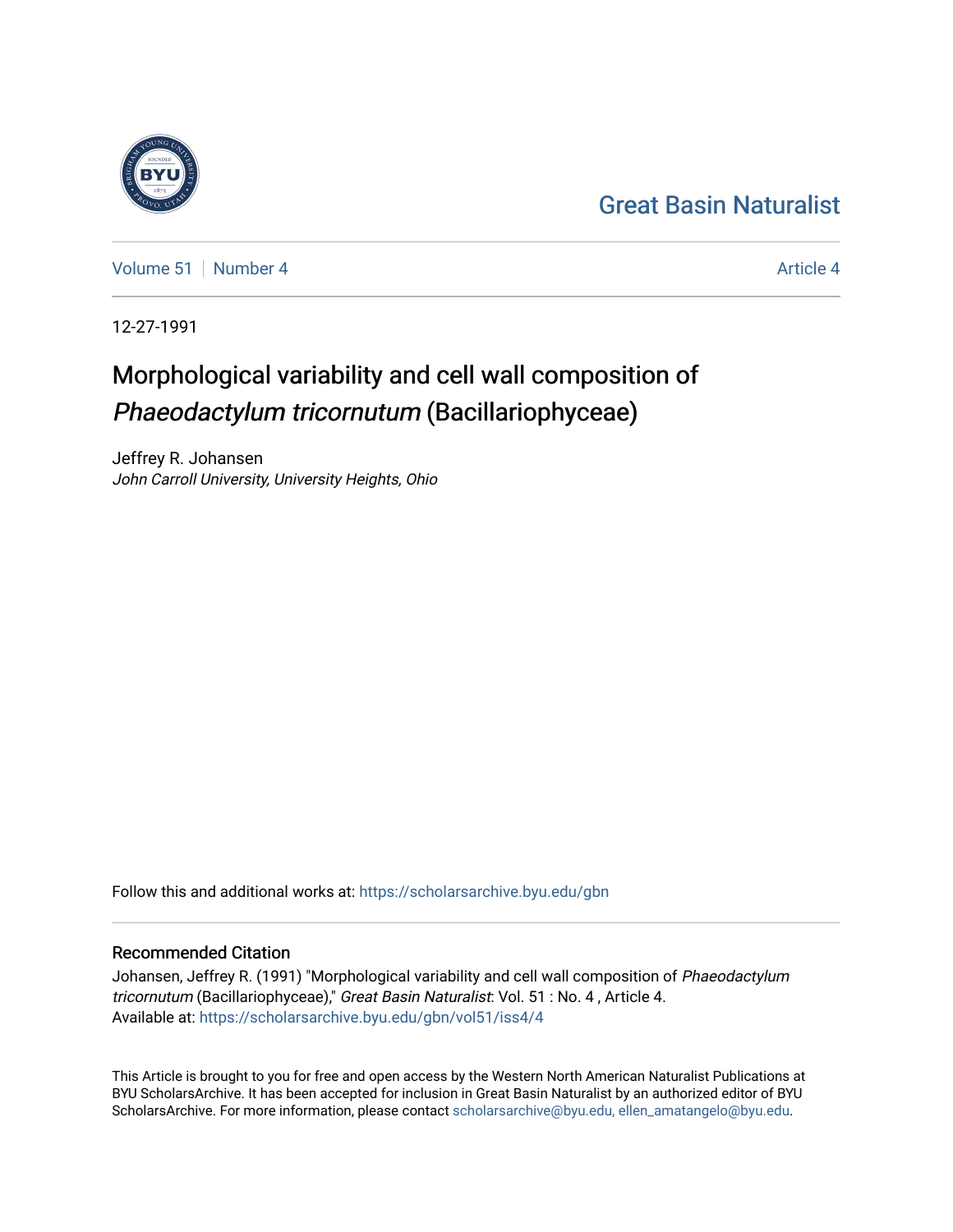#### Great Basin Naturalist 51(4), 1991, pp. 310-315

#### MORPHOLOGICAL VARIABILITY AND CELL WALL COMPOSITION OF PHAEODACTYLUM TRlCORNUTUM (BACILLARIOPHYCEAE)

#### Jeffrey R. Johansen!

ABSTRACT.-Five isolates of*Phaeodactylum tricornutum* Bohlin were examined in light and transmission electron microscopes. Although isolated from widely separated sites including both coastal marine and inland saline habitats, the morphology ofthe siliceousfrustules ofall isolates was very constant. The fusiform and triradiate forms, which have been reported as being non-siliceous in the past, were found to have an amorphous particulate nature in TEM. These forms were examined using EDAX SEM elemental analysis and were found to contain silica in their cell walls.

*Key words: diatom,* brackish~water; *diatom, morphology; Great Salt Lake, Utah;* Phaeodactylum; *Soap Lake, Washington.*

The diatom *Phaeodactylum tricornutum* Bohlin (1897) was first described from coastal marine waters in Sweden in 1897. Since then it has been observed in other marine coastal waters, particularly in areas of high enrichment. Rushforth et al. (1988) gave the first report of this species occurring in inland waters after discovering the taxon in phytoplankton samples from Farmington Bay, Great Salt Lake, Utah. *Phaeodactylum,* a monotypic genus, differs from other diatom genera in that it produces several types of cells, one bearing a weakly silicified naviculoid diatom valve, the others reportedly lacking siliceous valves and having either a fusiform, triradiate, or rarely 'cruciform shape (Wilson and Lucas 1942, Wilson 1946, Bourelly and Dragesco 1955, Borowitzka and Volcani 1978). The typically single~celled diatom can occasionally form chains of variable length (Borowitzka et al. 1977). The long and confused taxonomic history of this peculiar species has been covered elsewhere (Hendey 1954, Rushforth et al. 1988).

Subsequent to observation of *Phaeodactylum* populations in Great Salt Lake, I isolated the taxon from Soap' Lake, Grant County, Washington, an unusual alkaline lake in the arid western part of the state. Originally, I thought my isolate was a small *Navicula* in the *Navicula saprophila/permitis/pelliculosa* complex. However, after careful electron microscope analysis I realized that it Was indeed a

*Phaeodactylum* species, although the alternate fusiform and triradiate cells have never been observed. I decided to undertake a comparative study of *Phaeodactylum* isolates to determine if morphological differences exist between marine and inland populations. This paper reports the results of that study.

#### **METHODS**

Five isolates of P. tricornutum were examined, all of which are maintained as part of the SERI Microalgae Culture Collection in Golden, Colorado. PHAEOI (also designated tFX~I) was isolated from culture ponds at Woods Hole, Massachusetts, in September 1956 by Joyce and Ralph Lewin (Lewin et al. 1958). PHAE02 (also designated BB) was isolated from coastal waters near Scripps Institu~ tion of Oceanography, La Jolla, California, by William H. Thomas (Barclay et al. 1986). PHAE03 and PHAE04 were isolated by myself from Farmington Bay, Great Salt Lake, Utah, 23 October 1986 and 26 March 1987, respectively. DIATO1 was isolated by myself from Soap Lake, Washington, 6 March 1987.

Marine isolates are routinely grown in GPM artificial seawater media, while inland strains are normally grown in SERI Type II/25 media (Barclay et al. 1986). However, all strains grow in SERI Type II/25. To eliminate morphological differences due to media differences, all cultures were grown in Type

<sup>&</sup>lt;sup>1</sup>Department of Biology, John Carroll University, University Heights, Ohio 44118.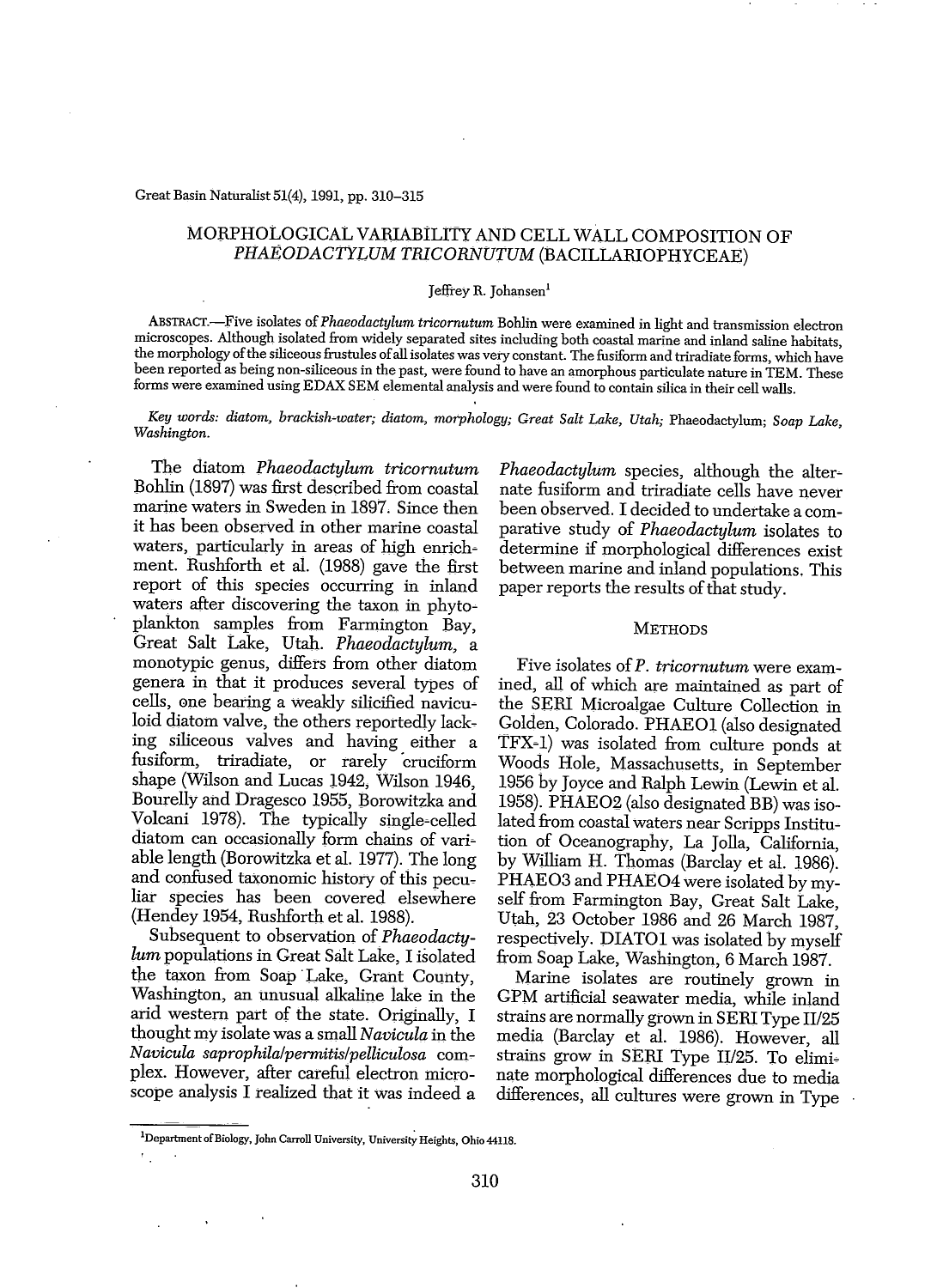II/25 for one month prior to electron micro~ scopical analysis.

P. tricornutum frustules are very fragile and are destroyed by boiling in nitric acid, a traditional diatom clearing procedure. To re~ move organic matter from the cultures, several techniques were employed, the best of which was to treat samples with concentrated  $H<sub>2</sub>O<sub>2</sub>$  for 12–24 hours, followed by heating in a boiling water bath to degrade unreduced H<sub>2</sub>O<sub>2</sub>. Samples were then cleared of soluble 'salts by repeated washing and centrifugation. , Cleared samples were mounted in Naphrax resin for light microscope analysis: It should be noted that this method was gentle enough that even the valves traditionally considered unsilicified were not dissolved. Diluted cleared samples were also mounted on formvar coated hexagonal copper grids for transmission electron microscopy (TEM). Grids were examined on a JEOL 100CX transmission electron, microscope at an operating voltage of 80 kV. Additional cleared material was mounted on carbon stubs, carbon coated by vacuum evaporation, and examined with an EDAX 9100 attached to a Hitachi HHS~2R scanning electron microscope (SEM) at an operating voltage of 20 kV.

#### **RESULTS**

Simple elongated chloroplasts and circular lipid droplets are present in all cell types. In culture the naviculoid frustules produce more extracellular polysaccharides and form cohe~ sive aggregates of cells that cannot be segre~' gated by agitation., Fusiform and triradiate cells do not form cohesive aggregates. Naviculoid frustules were found in all five strains  $(Figs. 1, 5)$ . Fusiform cells have been observed in PHAEOl, PHAE02, PHAE03, PHAEO4, and dominate cultures of PHAEO1 and PHAE02 (Figs. 3, 4). During the past four years of culture history, triradiate cells have been observed only in PHAEO3 and PHAEO4, and they dominate cultures of those strains  $(Fig. 2)$ . Chains like those recorded by Borowitzka et al. (1977) were seen' rarely in cultures of PHAEOI and PHAE02.

Since naviculoid frustules were observed in aU strains, morphological comparisons based , on these cells can be made. Valves of all strains have overlapping dimensions and are

morphologically indistinguishable. For this reason a summary of the traits of oval cells will be given without reference to strain. Cells are  $7.5-16 \mu m$  long by  $2.5-6.5 \mu m$  wide, with most cells  $8-10 \mu m$  by  $3-4.5 \mu m$ . The few larger cells were found in cultures of PHAEOI dominated by the fusiform cells and may represent transitional forms between the two forms. In living material, two types of naviculoid cells were observed, long thin cells and cells of similar length but greater width. Wilson (1946) also observed these cell types and noted that the thinner cells are character~ istic of rapidly growing cultures, whereas the larger cells are more typical of nutrientdeficient conditions. .

When naviculoid cells are cleared of organic matter, only the axial areas are distin~ guishable in light microscope mounts (Fig. 1). In 'IEM mounts, ultrastructure of the siliceous valve is revealed. Striae are usually parallel (Fig. 5), but they may be radiate (Fig. 7), especially around the central area (Figs. 6-8). Striae are evident as less thickly silicified areas of the valve that are perforated irregularly with simple pores (Figs. 5~8). Striae density ranges from 90 to 105 in 10  $\mu$ m. The axial area is thickly silicified, wider at the center, and flexed to one Side, giving the valves a slightly assymetrical aspect. The central area is further set off from the rest of the valve by having "ghost striae" not perforated by pores in an orbicular region around the center of the axial area (Figs.  $5-6$ ). The raphe is distinctly lateral, becoming filiform at both distal and proximal ends. Proximal raphe ends are hooked consistently toward the dorsal margin (Fig. 6).

Triradiate cells were common in the isolates from the Great Salt Lake *(PHAE03* and PHAE04). The forms figured in this paper (Fig. 2) have shorter arms than those from the cultures first isolated (see Rushforth et al. 1988, Figs.  $2, 3$ ). The length of the arms as measured from vaive center to tip ranges from  $6$  to  $15 \mu m$ . In material cleared with hydrogen peroXide, the valve appears to be made of an amorphous particulate matrix and is clearly diVided into valve face and mantle areas (Figs. 9, 10).

Fusiform cells are dominant in the marine isolates (PHAEOI and PHAE02). Cell dimensions are  $15-27 \mu m$  long by 3-5  $\mu m$ wide, dimensions similar to those reported by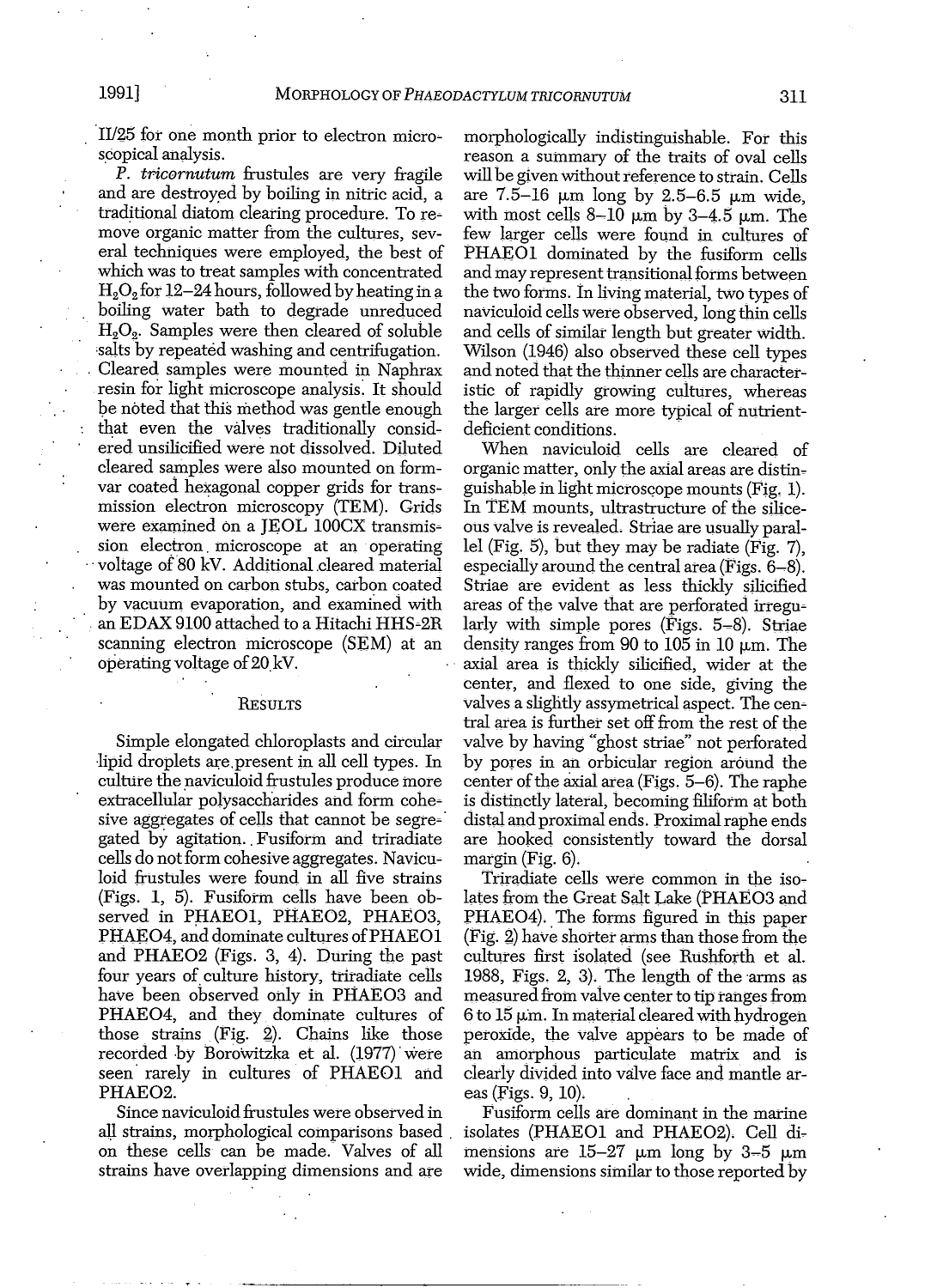

Figs. 1=7. *Phaeodactylum tricomhtum,* cleared specimens: 1, naviculoid valves ofDlATOl showing axial areas; 2, triradiate cells ofPHAE04; 3, dorsiventrally arched fusiform cellfrom PHAE04 cultures; 4, fusiform cells ofPHAE02 note the highly refractive specimen [rs] in the lower right, which is apparently more heavily silicified than other cells in he micrograph [scale = 5  $\mu$ m for Figs. 1–4]); 5–7, DIATO1 naviculoid cells showing morphology of the striae, raphe, and central area (scales =  $1 \mu$ m, 0.2  $\mu$ m, and 1  $\mu$ m, respectively).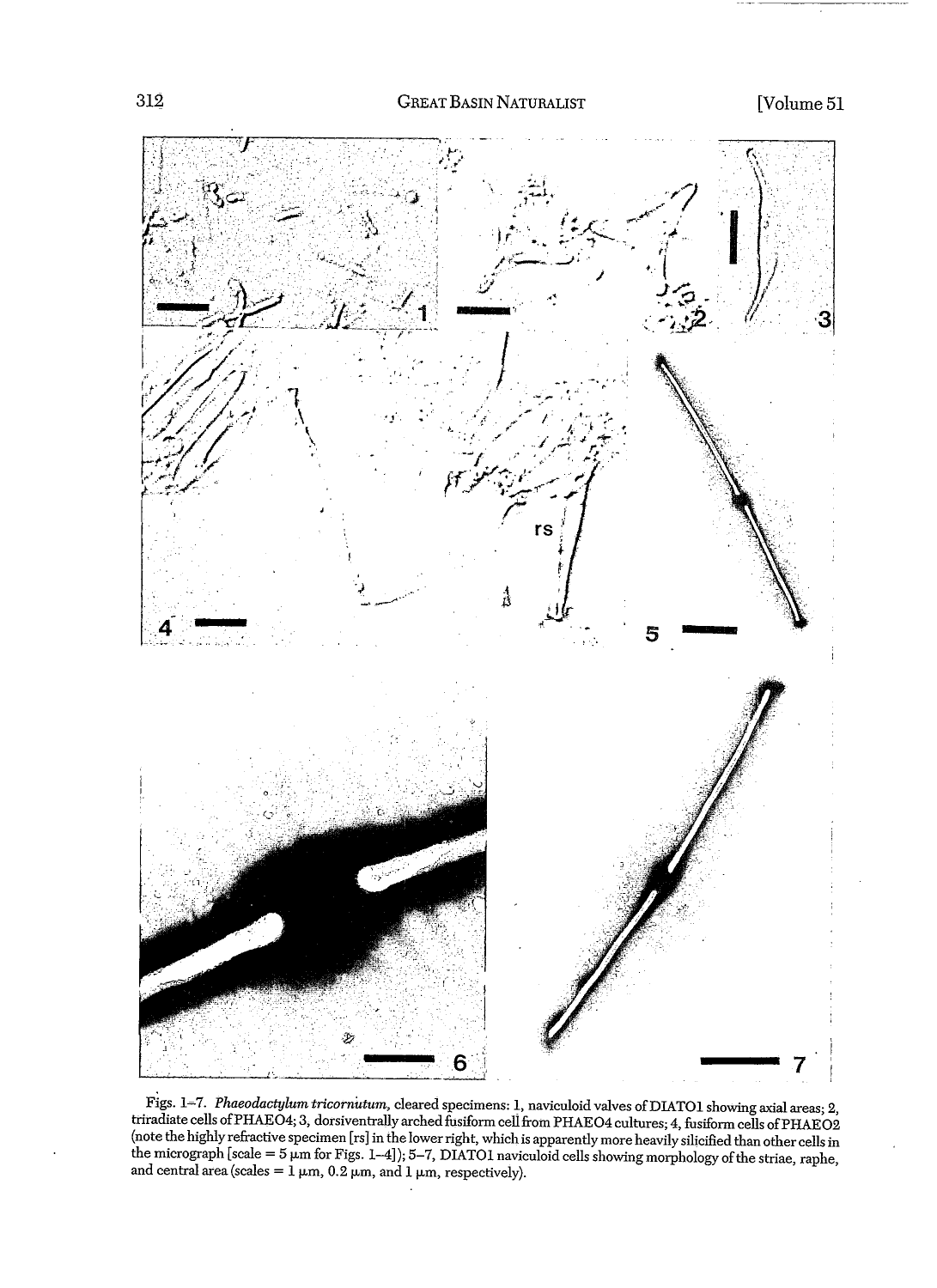

Figs. 8-14. *Phaeodactylum tricornutum,* cleared specimens: 8, DIATOI navicuioid valve showing details ofstriae ultrastructure (note irregular margin of the valve [scale =  $0.2 \mu m$ ]); 9, 10, PHAEO4 triradiate specimens showing amorphous particulate matrix of the valve (scale =  $2 \mu m$ ); 11, tumid dorsiventrally arched fusiform cell of PHAEO4  $(scale = 2 \mu m)$ ; 12, PHAEO4; 13, PHAEO2 striated girdle bands; 14, PHAEO2 chain of cells showing striated girdle bands (scale =  $5 \mu m$  for Figs. 12-14).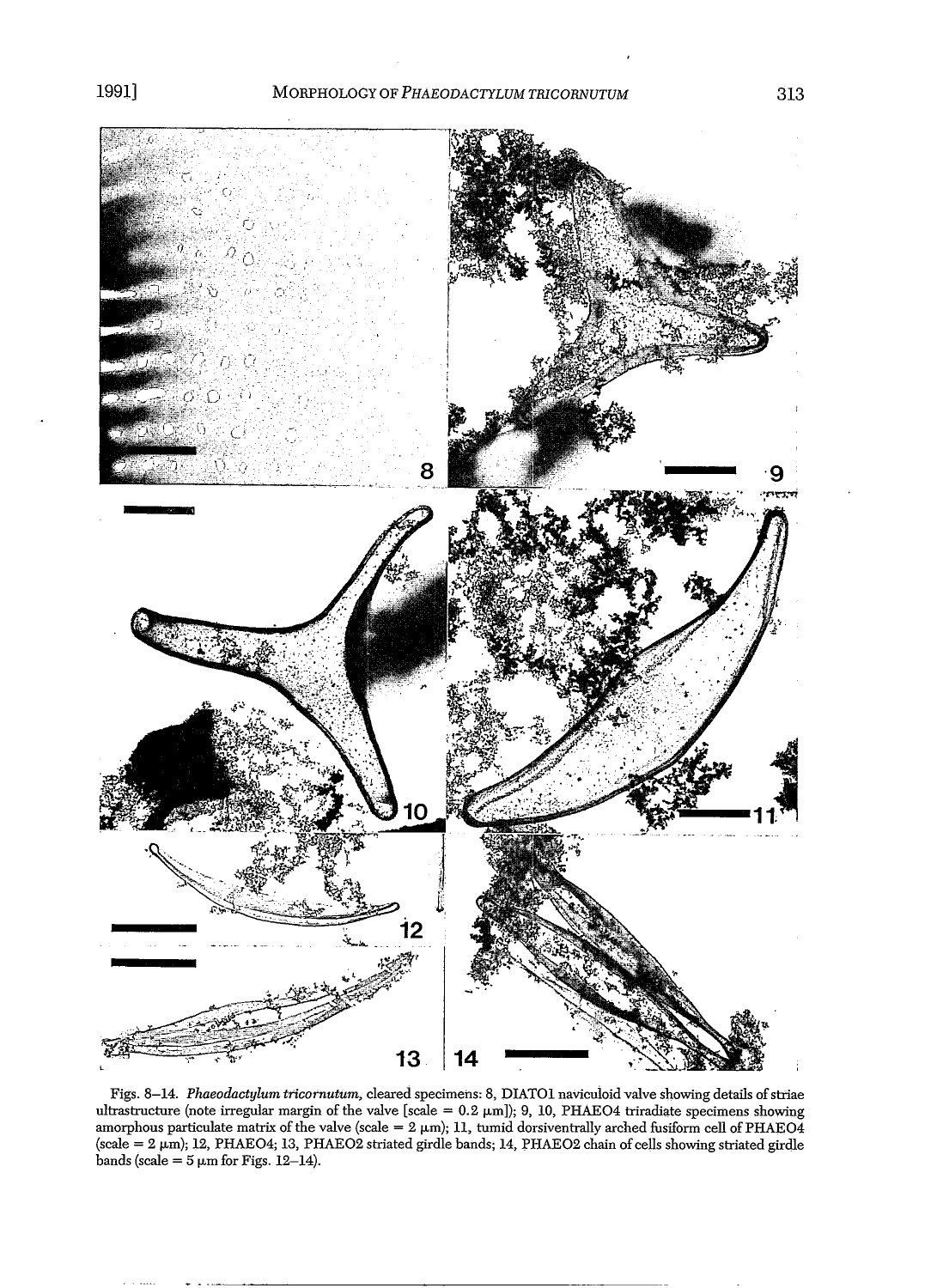Wilson (1946), but shorter than those reported by Lewin (1958). Many fusiform valves have a distinctly dorsiventral appearance  $(Fig. 3)$ , cells which are thought to be transitional between fusiform and triradiate cells (Borowitzka and Volcani 1978). In TEM the valves appear to be composed of the same particulate matrix as the triradiate cells  $(Fig. 11)$ . The ultrastructure of these walls has been covered in detail elsewhere. They consist of an external corrugated layer subtended by a thicker fibrillar layer embedded in an amorphous matrix (Reimann and Volcani 1968, Borowitzka and Volcani 1978). All of these wall components have been assumed to be completely organic. Valve face and mantle regions are evident (Figs. 11, 12). The cingu; lum consists of a single siliceous striated band (Figs. 13, 14), which has been examined in detail elsewhere (Neuville et al. 1971, Borowitzka and Volcani 1978).

tn cleared material some fusiform frustules appeared more refractive than others (Fig. 4). These cells had the appearance ofhaving silica in their valves, even though previous workers reported that fusiform cell walls were unsilicified (Lewin 1958, Lewin et al. 1958, Borowitzka and Volcani 1978). In light of this finding, elemental analysis of cleared cell walls of cells grown in silica-deficient media Was undertaken. The EDAX readout indicated the presence of silica, as well as smaller amounts of Na, Mg, Al, P, S, and Ca (Fig. 15).

#### DISCUSSION .

The morphological observations on inland and marine strains of *Phaeodactylum tricornutum* presented in this paper agree with the observations made by others (Wilson 1946, Lewin et al. 1958, Reimann and Volcani 1968, Borowitzka et al. 1977, Borowitzka and Volcani 1978). The inland strains did not differ morphologically from the marine strains. It is interesting to note that the Great Salt Lake strains were typically triradiate, the Soap Lake form produced only oval cells, and the marine forms were typically fusiform. However, given the past history of this species in culture (Wilson 1946), little significance can be attached to such differences.

!External mucilaginous polysaccharides were associated only With oval cells, in agreement with the observations of Lewin et al. (1958).





The ability of oval cells to grow on agar, the absence of mucilage from triradiate and fusiform cells, and the higher buoyancy of triradiate and fusiform cells suggest that the oval form is benthic, while the other forms are planktonic (Round et al. 1990). One wonders if in a small inland lake such as Soap Lake there is less opportunity for planktonic forms, and hence the dominance of the oval form.

By far the most surprising observation in this paper is the presence of silica in the cell walls of the fusiform and triradiate cells. Because this finding contradicted the assumptions of other workers, a number of valves were studied with EDAX elemental analysis. Care was taken to focus the beam on a very small region in the center of the valve to avoid picking up a silica signal from the siliceous bands. Lewin et al. (1958) reported the presence of flocculent, structureless silica following nitric acid digestion of fusiform cells. They assumed that the silica was from internal reserves, not from walls. Reimann and Volcani (1968) and Borowitzka and Volcani (1978) pre~ sented high-resolution TEM micrographs of the cell walls *ofPhaeodactylumfusiform* cells. From examination of these micrographs, it seems possible that the fibrillar electrondense layer of the wall may contain silica embedded in an organic matrix. Alternatively, silica may be present in some amorphous form. Since the silica is not organized into a solid siliceous structure as in other diatoms, it has been disregarded as a component of the